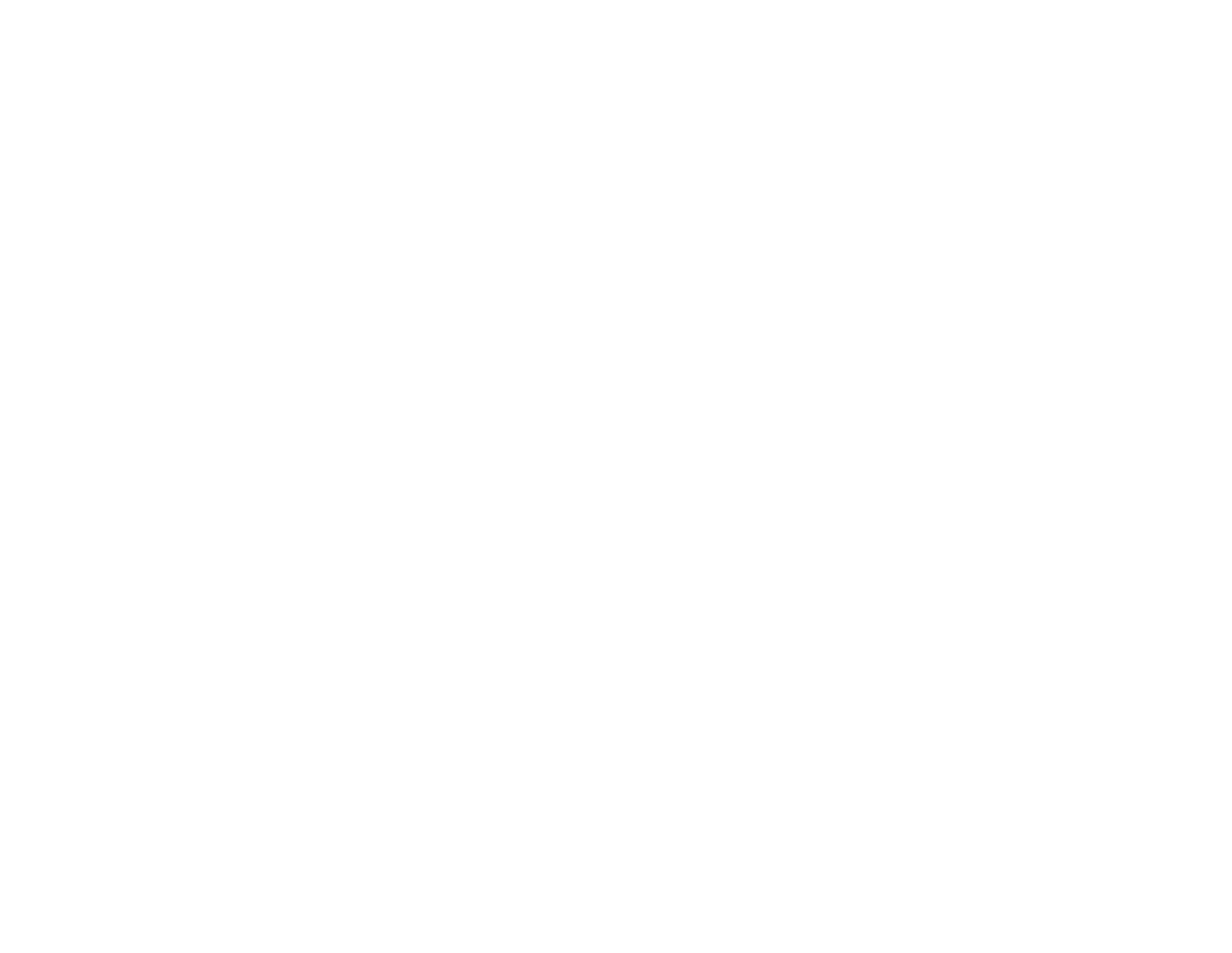# **Contents**

| Mask Up $\ldots \ldots \ldots \ldots \ldots \ldots \ldots \ldots$   |  |  |  |  |  |  |  |  |  | - 5 |
|---------------------------------------------------------------------|--|--|--|--|--|--|--|--|--|-----|
| Dress Appropriately $\dots \dots \dots \dots \dots \dots \dots$     |  |  |  |  |  |  |  |  |  | - 5 |
|                                                                     |  |  |  |  |  |  |  |  |  | - 6 |
| In the Streets $\ldots \ldots \ldots \ldots \ldots \ldots \ldots 7$ |  |  |  |  |  |  |  |  |  |     |
| Behind Enemy Lines $\ldots \ldots \ldots \ldots \ldots \ldots 7$    |  |  |  |  |  |  |  |  |  |     |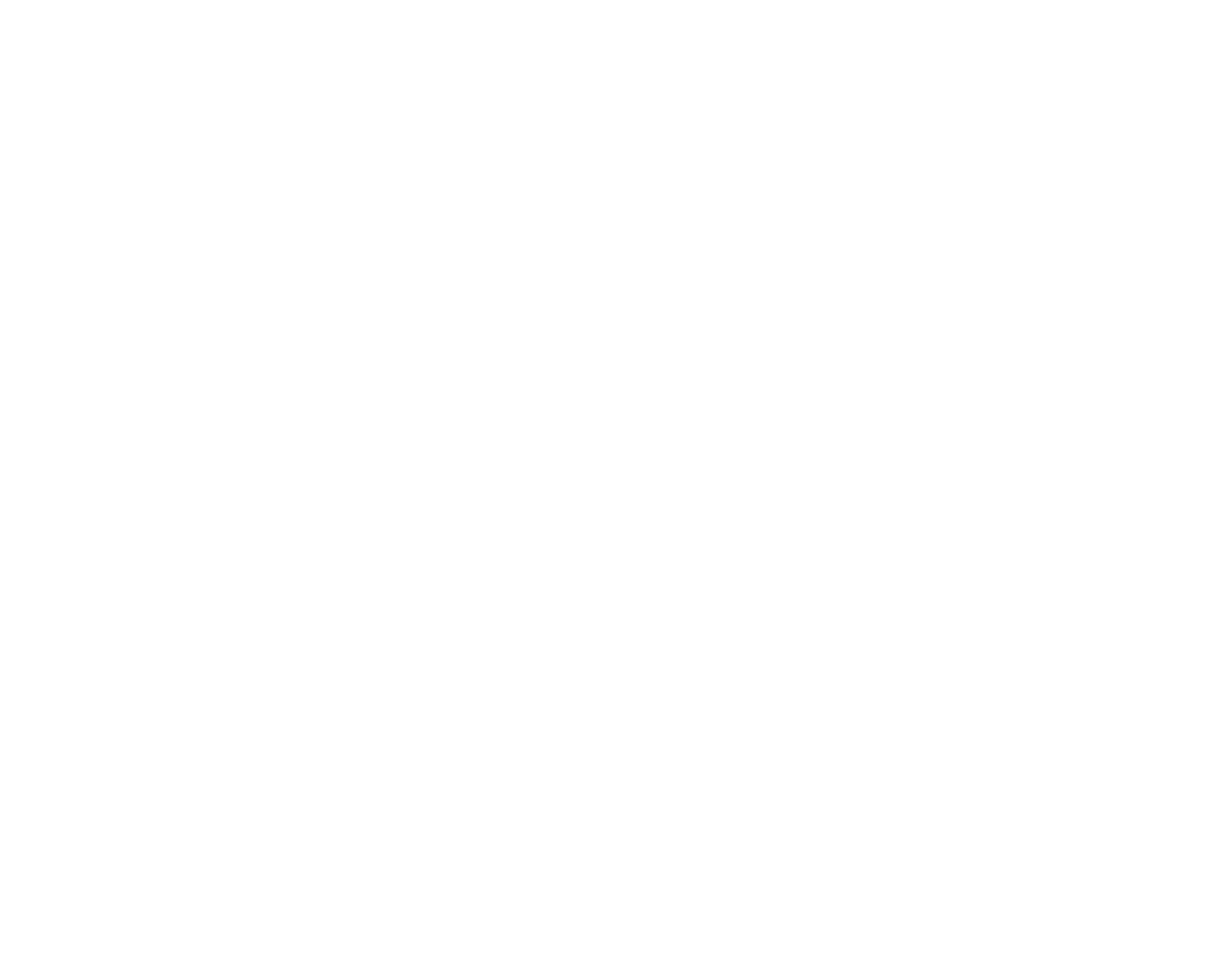Only talk about what happened in a secure environment with people you trust.

The corporate media will repeat the lies of the police. Politicians will try to discredit you or get you to waste time in endless petitioning. Don't let them intimidate you or stunt your imagination; don't get sucked into a private grudge match with the authorities. Our power comes from our courage, our dreams, and the connections we build with other people.

In view of the ongoing police violence in Ferguson, Missouri, comrades have requested that we post some new material about how participants in protests can protect themselves in the streets. If you are participating in dangerous protests, especially if you are part of a group targeted by police violence, please take steps to minimize the likelihood that police and other repressive entities will be able to capture or identify you. You deserve to be safe and free!

Here is a handout that was circulated during the protests in Durham, North Carolina against the killing of Jesus "Chuy" Huerta in November 2013. You can read a collection of texts about those protests here.

In addition, here is a short guide to being prepared for public order situations such as those unfolding in Ferguson right now. Thank you for your courage, and good luck.

## **Mask Up**

People conceal their identities from police and media during demonstrations for many different reasons: school, employment, immigration status, Child Protective Services, right-wing vigilantes. This is important regardless of whether you intend to break the law. The more common we make this practice, the safer everyone can be. Together, we have tremendous power.

### **Dress Appropriately**

Bring multiple layers: one outfit to get into the area, another for the action, and something that will help you blend in when it's time to make your exit. Take out piercings; conceal tattoos. Some protesters wear identical clothing—black hooded sweatshirts, pants, and masks—in order to be indistinguishable. If